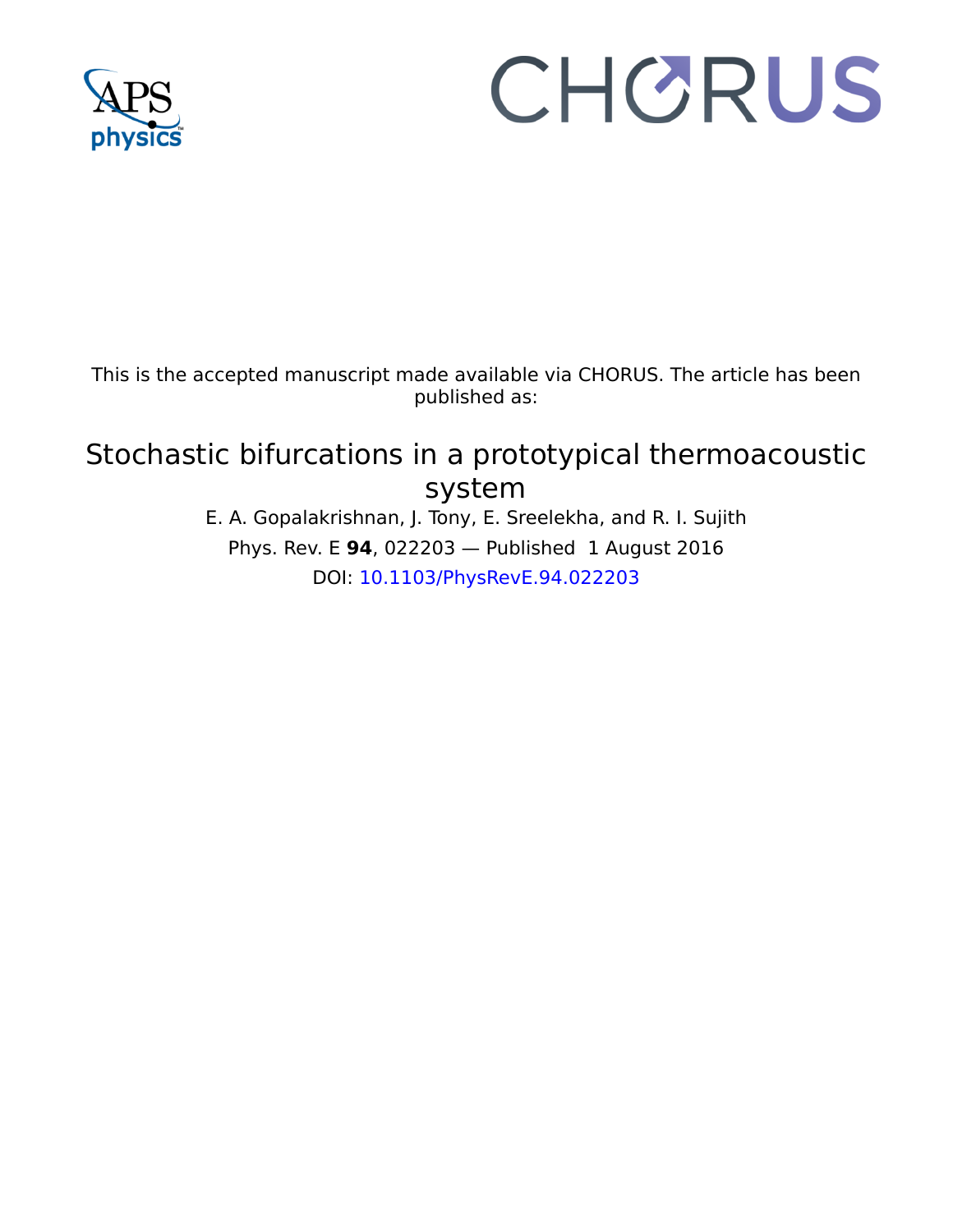## Stochastic bifurcations in a prototypical thermoacoustic system

Gopalakrishnan, E. A.<sup>∗</sup> and Tony, J., Sreelekha, E. and Sujith, R. I.

Department of Aerospace Engineering, IIT Madras, Chennai, India

(Dated: July 12, 2016)

We study the influence of noise in a prototypical thermoacoustic system, which represents a nonlinear self-excited bistable oscillator. We analyze the time series of unsteady pressure obtained from a horizontal Rijke tube and a mathematical model to identify the effect of noise. We report the occurrence of stochastic bifurcations in a thermoacoustic system by tracking the changes in the stationary amplitude distribution. We observe a complete suppression of bistable zone in the presence of high intensity noise. We find that the complete suppression of bistable zone corresponds to the non-existence of P-bifurcations. This is the first study in thermoacoustics to identify the parameter regimes pertinent to P-bifurcation using the stationary amplitude distribution obtained by solving the Fokker-Planck equation.

#### I. INTRODUCTION

Many natural and engineering systems are nonlinear in nature and display bifurcations for suitable change in any of the system parameters. Often, these bifurcations can result in detrimental consequences in a real system. Especially Hopf bifurcation, where the system transitions from a non-oscillatory state to an oscillatory state, is found to be undesirable in many real systems [1, 2]. The effect of noise on the dynamics of these nonlinear systems cannot be neglected as most real systems are noisy. Noise acts as another bifurcation parameter as it can shift bifurcation thresholds [3], induce oscillations [4–6] and introduce novel dynamical states [7]. The noise present in a real system could be independent or dependent on the state of the system. Further, the noise could also be uncorrelated or correlated in nature. It is often difficult to establish the exact nature of noise in a real system. This difficulty brings in the necessity of investigating the effect of noise in mathematical models of real systems along with physical experiments.

The accurate determination of the bifurcation point is nearly impossible in the presence of noise. This difficulty in determining the bifurcation point is because the measured observable is no longer a deterministic quantity but a stochastic variable. Thus a single realization that we obtain in an experiment or from a mathematical model is incapable of providing the complete information about the state of the system. In the presence of noise, stochastic differential equations (SDEs) are adopted instead of ordinary differential equations to describe the evolution of the system. Hence, we need to calculate the probability density function of the observable rather than its absolute value in the presence of noise. The probability density function of a stochastic variable can be obtained by solving the Fokker-Planck equation associated with the SDE [8–10].

As against the deterministic bifurcation where we track the evolution of the absolute value of the observable,

we track the change in the probability distribution of the observable in the presence of noise. The qualitative changes observed in the probability distribution of the observable are termed as phenomenological bifurcations (P-bifurcation). Bifurcation associated with the change in sign of the largest Lyapunov exponent is termed as dynamic bifurcation (D-bifurcation). Both P and Dbifurcations are classified as stochastic bifurcations [11]. There are studies on the effect of additive and multiplicative noise on stochastic bifurcations that happen in nonlinear systems. Additive noise does not change the location of the extrema of the stationary probability density function whereas multiplicative noise can shift the extrema of the distribution [7].

The phenomenon of stochastic bifurcation is very well studied using models. The stochastic Hopf bifurcation is studied in the context of various nonlinear oscillators [1, 7, 12] and in biological systems including neuron models, synthetic gene oscillators [1, 13] and cellular networks [14]. The framework of stochastic bifurcation is also used to study the effect of noise in self-sustained bistable oscillators [1]. Further, there are several experimental studies on stochastic bifurcation in nonlinear systems [15, 16].

The literature on stochastic bifurcation in engineering systems is minimal. Many engineering systems are nonlinear and most engineering systems work in the presence of noise. Due to the nonlinear nature, they can undergo sudden transitions from a non-oscillatory state to an oscillatory state for an infinitesimal change in any of the system parameters. The oscillatory state following a Hopf bifurcation can cause a total collapse or decrease in performance of an engineering system [17]. One such engineering system where the margins of safe operation are limited by Hopf bifurcation is a thermoacoustic system [18]. A thermoacoustic system is a self-excited system where a heat source is located in a confinement or duct [19, 20]. Many power generating systems such as gas turbine engines, industrial burners and aircraft engines belong to the category of thermoacoustic systems. A positive feedback established between the unsteady heat release rate and the inherent fluctuations of the acoustic field present in the duct could result in a Hopf bifurcation. From the literature, it can be seen that thermoa-

<sup>∗</sup> Corresponding author. Email: gopalakrishnanea82@gmail.com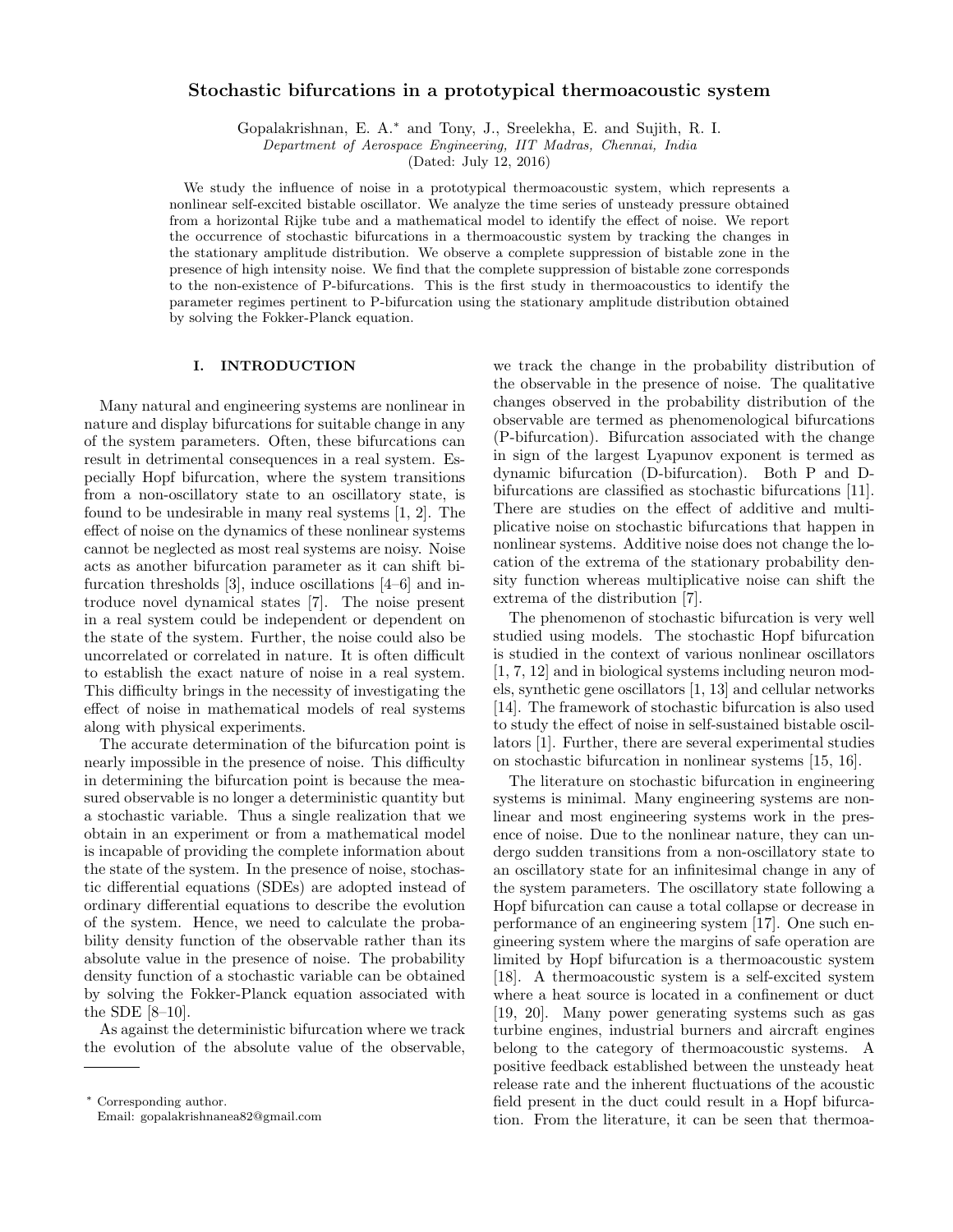coustic systems often undergo subcritical Hopf bifurcation. Thermoacoustic system which undergoes subcritical Hopf bifurcation is often modeled as a self-sustained bistable oscillator [21–23].

As most of the thermoacoustic systems work in the presence of noise, the effect of noise on the dynamical states of a thermoacoustic system becomes an important topic of study. The presence of noise can transition the thermoacoustic system from non-oscillatory state to oscillatory state when the system is in the bistable regime. There are several experimental [24, 25] and numerical studies [26, 27] on the influence of noise in thermoacoustic systems. Recently, Gopalakrishnan & Sujith [23] performed a study on horizontal Rijke tube in order to understand the effect of noise on the hysteresis characteristics. They performed experiments and adopted a mathematical model to achieve this objective. They found that the width of the bistable zone decreases with increase in the intensity of noise. Moreover, they also reported that there is a suppression of the bistable zone in the presence of high intensity noise. Therefore, it is evident from the results reported by Gopalakrishnan & Sujith [23] that the bifurcation point cannot be ascertained. This difficulty in identifying the Hopf and fold points in the presence of high intensity noise brings in the need to calculate the stationary probability density function of the measured observable. As mentioned earlier, the stationary probability density function can be calculated by solving the Fokker-Planck (FP) equation of the system. Noiray & Schuermans [28, 29], in their pioneering work, introduced Fokker-Planck formalism in the thermoacoustic literature. They derived the FP equation for a thermoacoustic system undergoing supercritical Hopf bifurcation. Their primary focus was to derive growth and decay rates of thermoacoustic oscillations for the unsteady pressure data obtained from a gas turbine engine and compare it with the numerical model.

In summary, the influence of noise characteristics on noise induced transitions has been studied in thermoacoustic systems. The FP equation has been derived for a thermoacoustic system depicting supercritical Hopf bifurcation. The amplitude distribution obtained as a solution to the FP equation has been used to calculate the growth and decay rate of oscillations. The suppression of bistable zone in the presence of high intensity noise is also observed both in experimental and numerical frameworks. However, the issue of identifying the critical points of transition remains to be explored. The amplitude distribution must be adopted instead of the absolute value of the amplitude to determine the transition. In this study, we adopt the concept of stochastic bifurcation to study the effect of noise in a thermoacoustic system. We study the influence of noise in experiments on Rijke tube and in a mathematical model. The model proposed by Balasubramanian & Sujith [21], which depicts subcritical Hopf bifurcation, is used in this study. We derive the stationary amplitude distribution from the FP equation corresponding to the governing equations described

by the model. We identify the parameter regimes corresponding to P-bifurcation in the system.

#### II. EXPERIMENTAL SETUP AND MATHEMATICAL MODEL

A horizontal Rijke tube with an electrically heated wire mesh is used to perform the experiments. The schematic of the setup is shown in Fig. 1. The tube is of square cross-section and 1 m long. The cross-sectional area of the duct is 93 x 93 mm<sup>2</sup> . A blower (1 HP, Continental Airflow Systems, Type-CLP-2-1-650), operated in the suction mode, is used to provide the mean flow. The flow rate is measured using a compact orifice mass flow meter (Rosemount 3051 SFC). A rectangular chamber of dimensions  $120 \times 45 \times 45 \text{ cm}^3$ , referred to as decoupler, is located at the outlet end of the Rijke tube to reduce the acoustic interactions between the blower and the duct. The decoupler maintains the pressure fluctuations to be zero at that end. A DC power supply unit (TDK-Lambda, GEN 8-400, 0-8 V, 0-400 A) provides the necessary electrical power to the wire mesh. A mesh type electric heater is used because it can supply high amount of electric power for a fairly long duration without any significant structural deformation [30].



FIG. 1. The schematic of the experimental setup. This figure is reproduced with permission from Ref.[23]. Copyright 2015 Cambridge University Press.

The measurement system consists of a pressure transducer (or a microphone) PCB103B02 connected to a PCI 6221 data acquisition card to record the acoustic pressure and a K-type thermocouple to measure the steady state temperature. The sensitivity of the pressure transducer is 217.5 mV  $kPa^{-1}$ , the resolution is 0.2 Pa and uncertainty is  $\pm 1$  % of the reading. The pressure data was acquired at a sampling frequency of 10 kHz for 3 seconds. Loudspeakers (Ahuja AU 60) are used to apply external noise. Gaussian white noise is generated using LabVIEW Signal Express and is input to a loudspeaker through an amplifier. More details on the experimental setup can be found in Gopalakrishnan & Sujith [23].

We use a simple nonlinear model that depicts the bistable behavior observed in experiments on horizontal Rijke tube. A modified form of the model developed by Balasubramanian & Sujith [21] is used in this study. To develop this model, the non-dimensional momentum and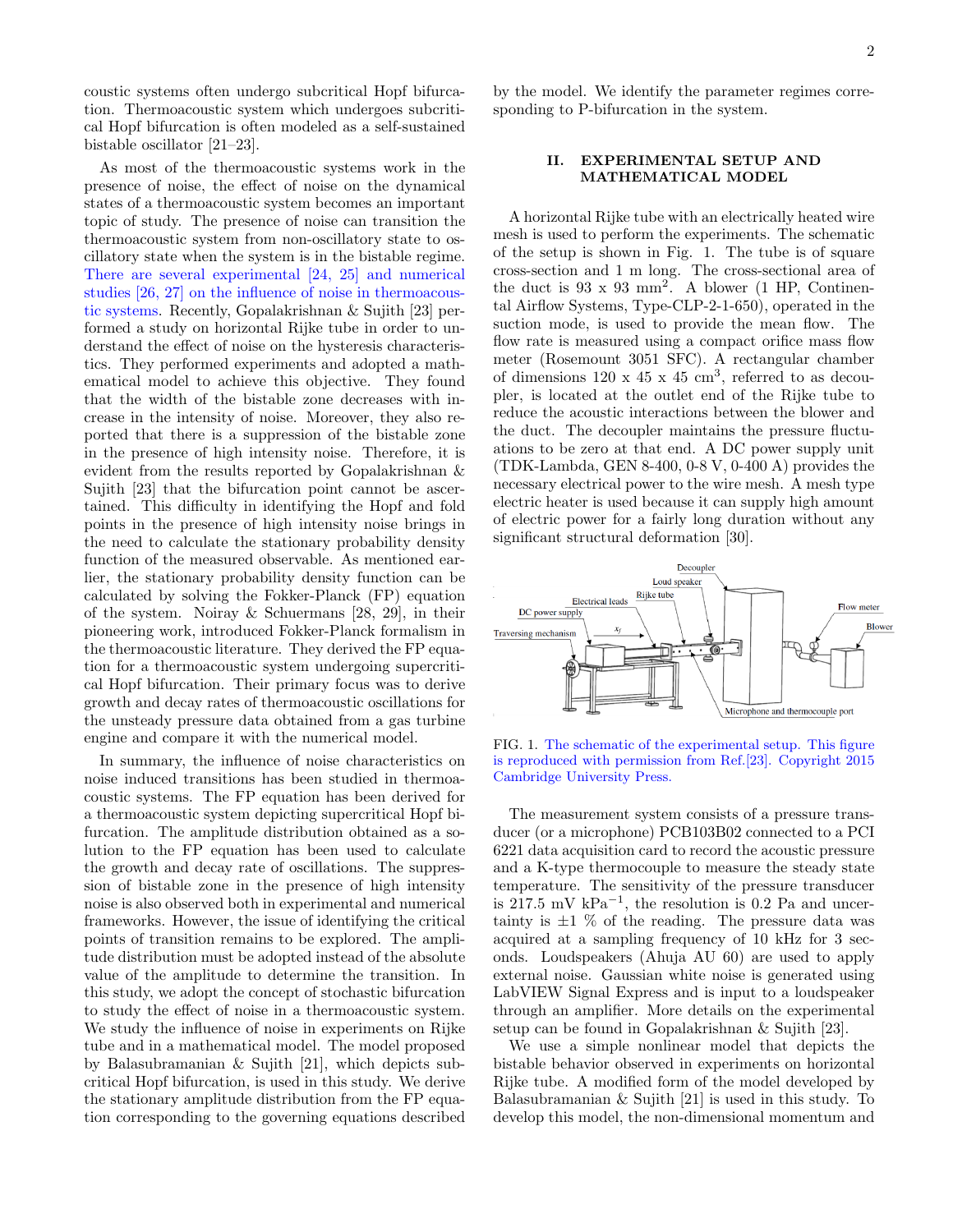energy equations are linearized neglecting the effect of mean flow [31] and temperature gradient. The linearized equations of momentum and energy for the acoustic field

are:

$$
\gamma M \frac{\partial u'}{\partial t} + \frac{\partial p'}{\partial x} = 0 \tag{1}
$$

$$
\frac{\partial p'}{\partial t} + \gamma M \frac{\partial u'}{\partial x} = \dot{Q}' \tag{2}
$$

where  $\gamma$  is the ratio of specific heat capacities, M is the mean flow Mach number and  $\dot{Q}'$  is the fluctuating heat release rate. This set of partial differential equations (Eqs. 1  $\&$  2) can be converted to ordinary differential equations through Galerkin expansion [32]. In this expansion, the pressure  $(p')$  and velocity  $(u')$  fluctuations are expressed as a combination of the basis functions in the domain. Any linearly independent set of functions that satisfy the boundary conditions can be chosen as the basis functions. The pressure  $(p')$  and velocity  $(u')$ fluctuations can be expressed in terms of the acoustic modes as follows:

$$
u' = \sum_{j=1}^{\infty} \eta_j(t) \cos j\pi x, \qquad p' = -\sum_{j=1}^{\infty} \frac{\gamma M}{j\pi} \dot{\eta}_j(t) \sin j\pi x
$$
\n(3)

The heat release rate fluctuation is modeled as a function of the velocity fluctuations.

$$
\dot{Q}' = \dot{Q}'(u'_f(t-\tau))\tag{4}
$$

Here,  $\tau$  represents the time delayed feedback. For small time delay,  $u'_{f}(t-\tau)$  can be approximated as

$$
u_f'(t-\tau) \approx \sum_{j=1}^{\infty} [\eta_j(t) - \tau \dot{\eta}_j(t)] \cos j\pi x_f \tag{5}
$$

For simplicity, we consider a single mode for the analysis. The ordinary differential equations obtained after adopting Galerkin technique [32] are given below.

$$
\frac{d\eta}{dt} = \dot{\eta} \tag{6}
$$

$$
\frac{d\dot{\eta}}{dt} + 2\epsilon\omega\dot{\eta} + \omega^2\eta = \dot{Q}' + \xi(t) \tag{7}
$$

where  $2\epsilon\omega$  is the damping coefficient and  $\omega = \pi$ . The unsteady heat release rate function is given by

$$
\dot{Q}' = -c_1(\eta - \tau \dot{\eta}) - c_2(\eta - \tau \dot{\eta})^3 + c_3(\eta - \tau \dot{\eta})^5 \qquad (8)
$$

where  $c_1$ ,  $c_2$  and  $c_3$  are constants. It is to be noted that the model captures the experimental results only qualitatively. This is because, the heat release rate expression used in the model does not capture the exact physical conditions in experiments. The expression for heat release rate adopted in the model does not represent the actual heat transfer rate from a mesh which is the heating element used in the experiments. Further, we neglected the effect of mean flow in the model. These changes bring in the quantitative differences between the model and experiments. Therefore, the values of the parameters that must be maintained in the model are quite different from that in experiments, in order to observe similar dynamical features. We have adopted the specific expression for heat release rate  $(Eq. (8))$  to capture the essential features of a thermoacoustic system. The heat release rate responds to the velocity fluctuations at the heater location after a time delay. Further, the heat release rate provides a nonlinear feedback on the evolution of pressure and velocity fluctuations [21]. In experiments, a subcritical bifurcation to oscillatory behavior is observed as the heater power is varied. A simple way to capture this behavior in the model is to include third and fifth order nonlinear terms in the expression for heat release rate instead of adopting a more general nonlinear function. The constants are chosen such that the bistable behavior observed in experiments can be captured. The model for heat release rate given in Eq. (8) is similar to the functions adopted in earlier studies by Campa & Juniper [33] and Subramanian  $et \ al.$  [2]. In Eq. (7), we include a Gaussian white noise term  $\xi$  with  $\langle \xi(t) \rangle = 0$  and  $\langle \xi(t)\xi(t + \tau) \rangle = I\delta(\tau)$  to capture the influence of noise present in the system, where I is the noise intensity.

#### III. RESULTS

The time series of unsteady pressure is acquired from experiments in the presence and absence of external noise for a range of the bifurcation parameter. The heater power is used as the bifurcation parameter in experiments. The median of the peak acoustic pressure  $P$  is non-dimensionalised with the limit cycle amplitude at the Hopf point attained in the absence of external noise  $(P_H)$ to obtain  $p = P/P_H$ . The heater power K in experiments is non-dimensionalised with the value of heater power at the Hopf point attained in the absence of external noise  $(K_H)$ . Thus,  $k = 1 - K/K_H$ . The bifurcation diagram between the non-dimensional variables  $p$  and  $k$  is presented in Fig. 2. It is to be noted that the system is not forced with external noise in the case of Fig. 2a. However, there will be inherent fluctuations in the system which must be accounted for. The amplitude of these fluctuations or the noise level in the system is estimated by measuring the rms amplitude of the acoustic pressure when the system is in the non-oscillatory state. Then the noise amplitude is non-dimensionalized by the amplitude of limit cycle attained at the Hopf point in the absence of external noise. The non-dimensional noise intensity  $\alpha$ is estimated to be 0.02 in the absence of external forcing.

A clear hysteresis region or bistable zone can be observed in Fig. 2a. We observe that the width of the bistable zone decreases with increase in the intensity of external noise [23]. Further, in the presence of external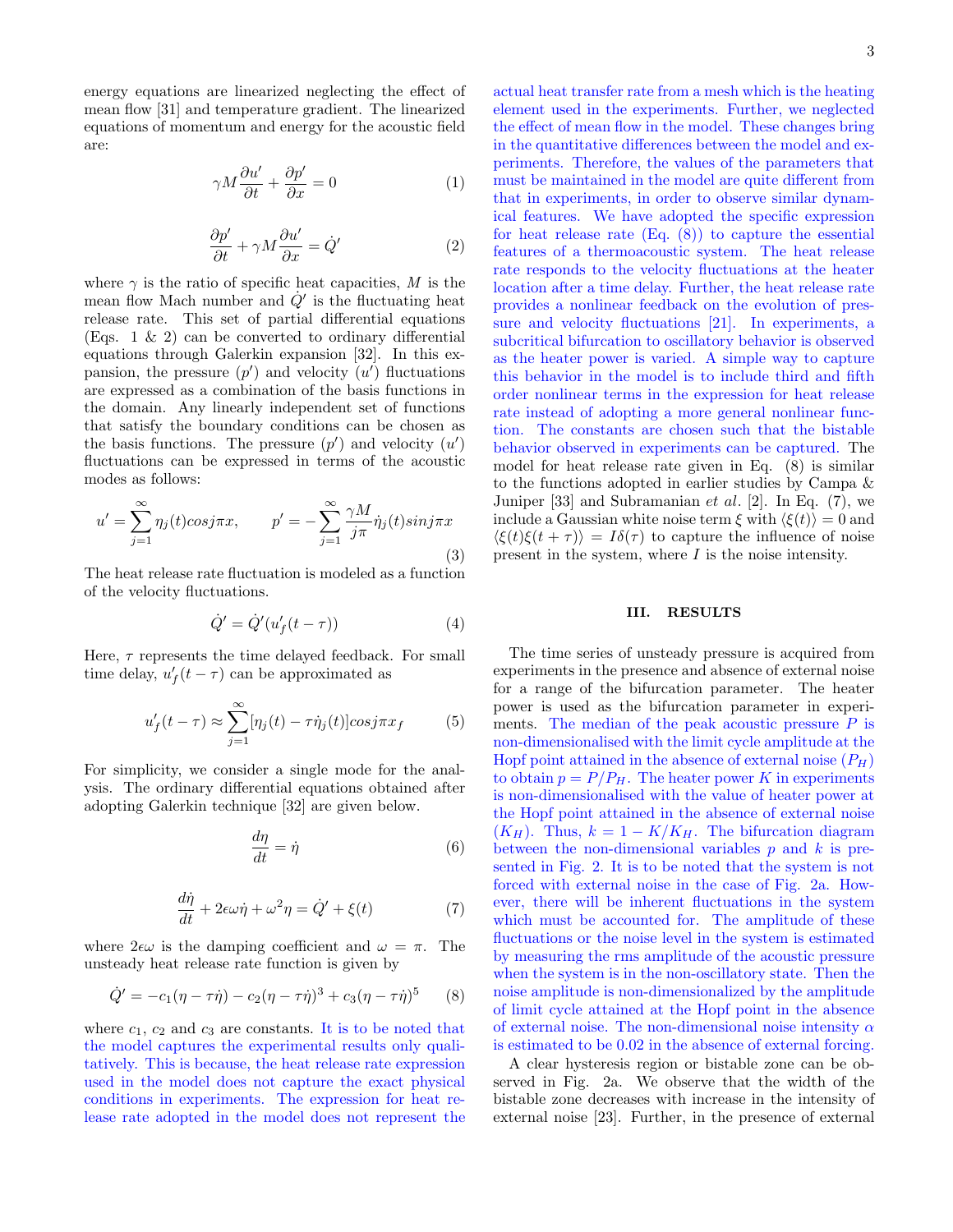noise of intensity  $\alpha = 0.5$ , the bistable zone gets suppressed as evident from Fig. 2b. The bifurcation points are not discernable in the case of high intensity noise as opposed to the case where external noise is absent. In the presence of fluctuations, multiple realizations are required to describe the transition as any measured observable from the system is a stochastic variable. In this case, the peaks in the time series of acoustic pressure will follow a definite distribution rather than a single value. The transition could be meaningfully described in terms of the nature of the amplitude distribution in such cases. Bifurcations in the system could be observed as changes in the distribution of the amplitude.



FIG. 2. Bifurcation diagram corresponding to the time series of unsteady pressure obtained from experiments with nondimensional noise intensity (a)  $\alpha = 0.02$  and (b)  $\alpha = 0.5$ . A significant bistable zone can be observed in (a) where the critical points of transition (Hopf and fold points) are clearly seen. In the presence of high intensity noise, the hysteresis zone is completely suppressed as seen in (b).  $\blacktriangle$ - Increasing k;  $\nabla$ - Decreasing  $k$ 

We intend to obtain the steady state amplitude distribution in three parameter regimes,  $k < k_f$ ,  $k_f < k < k_H$ and  $k > k_H$ , where  $k_f$  and  $k_H$  correspond to the fold and Hopf points of the thermoacoustic system in the absence of external noise. We performed a Hilbert transform of the time series of unsteady pressure to obtain the variation of amplitude and phase with time [34]. A histogram of the amplitudes provides the amplitude distribution for the cases  $k < k_f$  and  $k > k_H$ . In the regime  $k_f < k \, \langle k_H, \rangle$  the system remains in only one of the two asymptotic states; i.e., either in the non-oscillatory state or in the oscillatory state. However, we require the amplitude distribution, obtained for a parameter chosen in the bistable regime, to capture both the stable states. Therefore, we adopt the following procedure to acquire the time series (of 120 seconds long) of unsteady pressure and develop the amplitude distribution. Initially the parameters are chosen such that the system is in the nonoscillatory state of the bistable regime. The system is given an excitation of amplitude greater than the unstable limit cycle amplitude at the middle of the run for 10 seconds. The frequency of the excitation is same as that of the stable limit cycle. This perturbation transitions the system to the oscillatory state allowable for the same parameter. During this process, we acquire the time series of fluctuating pressure to capture the non-oscillatory and oscillatory states attained by the system.



FIG. 3. The left panel shows the distribution of amplitude of acoustic pressure  $N(a)$  in the presence of non-dimensional noise intensity  $\alpha = 0.02$  for (a)  $k < k_f$  (b)  $k_f < k < k_H$  (c)  $k > k_H$ . The right panel shows the distribution of amplitude of acoustic pressure  $N(a)$  in the presence of non-dimensional noise intensity  $\alpha = 0.5$  for (d)  $k < k_f$  (e)  $k_f < k < k_H$  (f)  $k > k_H$ . P-bifurcation is observed as the distribution changes from unimodal to bimodal and then back to unimodal as the parameter is changed in the presence of low intensity noise (left panel). However, the distribution remains unimodal irrespective of the change of control parameter in the presence of high intensity noise as seen in right panel.  $k_f$  and  $k_H$  correspond to parameter values at the fold and Hopf points of the system in the presence of low intensity noise respectively.

The amplitude distributions obtained for the parameter regimes  $k < k_f$ ,  $k_f < k < k_H$  and  $k > k_H$  in the absence (Figs. 3a, 3b, 3c) and presence (Figs. 3d, 3e, 3f) of external noise are shown in Fig. 3. The length of the time series was maintained constant to obtain the amplitude distribution for all the subfigures in Fig. 3 except for Fig. 3b. A longer time series was required for Fig. 3b in order to obtain a smooth distribution. In the absence of external noise, the amplitude distribution changes from unimodal to bimodal and again to unimodal as the parameter is changed. In the presence of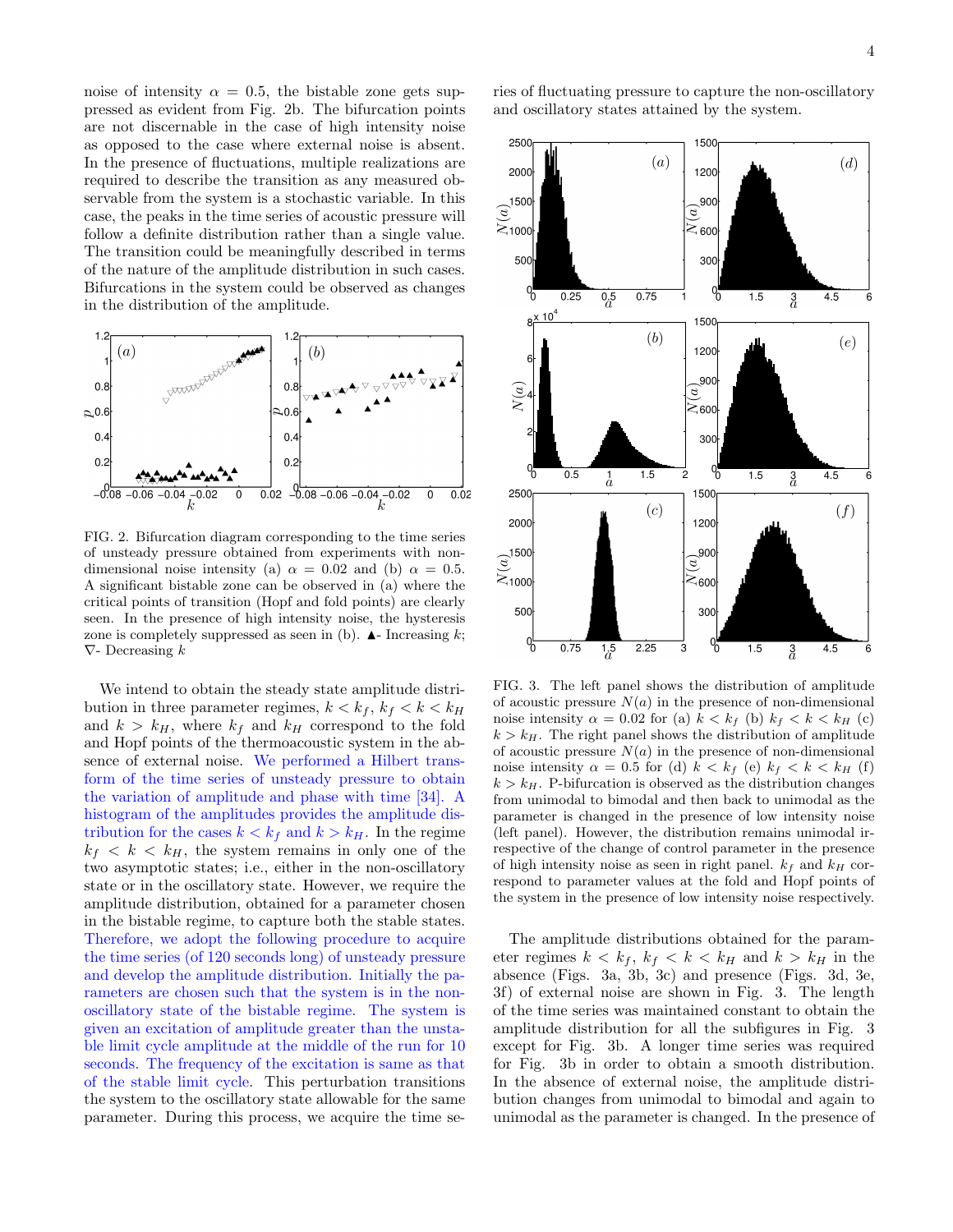high intensity external noise, the amplitude distribution remains unimodal for all the parameter regimes. Thus, no change in the amplitude distribution is observed in the presence of high intensity noise. To study this behavior of the probability distribution of amplitudes, we derive the Fokker-Planck equation corresponding to Eqs. 6 & 7. The probability distribution is a solution to the Fokker-Planck equation.

### A. Stationary probability distribution from the Fokker-Planck equation

We write the state variables  $\eta$  and  $\dot{\eta}$  (used in Eq. 6 & 7) in terms of slowly varying amplitude and phase [35].

$$
\eta(t) = a(t)\cos\theta(t) \tag{9}
$$

$$
\dot{\eta}(t) = -\omega a(t) \sin \theta(t) \tag{10}
$$

where  $\theta(t) = \omega t + \phi(t)$ . We define a parameter  $\beta = 2\epsilon\omega$  $c_1\tau$ . The term  $\epsilon$  will be absorbed into the parameter  $\beta$ which is subsequently used as the bifurcation parameter. Then, we transform Eqs.  $(6)$  &  $(7)$  in terms of the new variables  $a(t)$  and  $\phi(t)$ .

$$
\frac{da}{dt} = f_1(a,\theta)\sin\theta + g_1(a,\theta)\xi(t) \tag{11}
$$

$$
\frac{d\phi}{dt} = f_2(a,\theta)cos\theta + g_2(a,\theta)\xi(t) \tag{12}
$$

where,

$$
f_1 = -a\beta \sin\theta + \frac{c_1 a \cos\theta}{\omega} + \frac{c_2 a^3 (\cos\theta + \omega \tau \sin\theta)^3}{\omega} - \frac{c_3 a^5 (\cos\theta + \omega \tau \sin\theta)^5}{\omega} \tag{13}
$$

$$
f_2 = \frac{f_1}{a}, \qquad g_1 = -\frac{\sin \theta}{a}, \qquad g_2 = -\frac{\cos \theta}{a\omega} \tag{14}
$$

To derive the stochastic equations for a and  $\phi$ , we perform averaging of Eqs. (11) and (12) over one cycle of oscillation. More details on averaging can be found in Roberts & Spanos [36].

$$
da = F_1 dt + \frac{I}{4a\omega^2} dt + \sqrt{\frac{I}{2\omega^2}} dW_1(t) \tag{15}
$$

$$
d\phi = F_2 dt + \frac{1}{a} \sqrt{\frac{I}{2\omega^2}} dW_2(t)
$$
 (16)

where  $W_1(t)$ ,  $W_2(t)$  are independent Wiener processes and

$$
F_1 = \frac{1}{2\pi} \int_0^{2\pi} f_1 \sin\theta d\theta \tag{17}
$$

$$
F_2 = \frac{1}{2\pi} \int_0^{2\pi} f_2 \cos\theta d\theta \tag{18}
$$

Clearly, the equation for amplitude is independent of the phase. Therefore, it is not necessary to write the joint probability density for amplitude and phase. The transition probability density function  $p(a, t)$  for the amplitude can be obtained as a solution of the following Fokker-Planck equation.

$$
\frac{\partial p(a,t)}{\partial t} = \frac{\partial}{\partial a} \left[ \left( \frac{\beta a}{2} - \frac{3c_2 n a^3}{8\omega} + \frac{5c_3 m a^5}{16\omega} - \frac{I}{4a\omega^2} \right) p(a,t) \right] + \frac{\partial^2}{\partial a^2} \left[ \frac{I}{4\omega^2} p(a,t) \right]
$$
(19)

where,  $n = \omega \tau + (\omega \tau)^3$  and  $m = \omega \tau + 2(\omega \tau)^3 + (\omega \tau)^5$ . The stationary probability density  $p(a)$  can be obtained from Eq. (19) as given below.

$$
p(a) = Caexp[-\frac{a^2\omega^2\beta}{I} + \frac{3c_2n\omega a^4}{8I} - \frac{5c_3m\omega a^6}{24I}] \quad (20)
$$

where  $C$  is the normalization constant. The extrema of the stationary probability density function  $p(a)$  can be obtained from the roots of the equation given below.

$$
8\beta a^2 - \frac{6c_2na^4}{\omega} + \frac{5c_3ma^6}{\omega} - \frac{4I}{\omega^2} = 0
$$
 (21)

The extrema can be obtained for different values of  $\beta$  and I, where I is the intensity of additive noise. The number of real roots of Eq. (21) indicates the nature of the probability distribution. The distribution is unimodal if the number of real roots is 1 while the distribution is bimodal if the number of real roots is 3 [1].



FIG. 4. The regimes of unimodal and bimodal stationary probability distribution in the  $(\mu, I)$  plane, where  $\mu$  is the control parameter and  $I$  is the intensity of the noise. Regions I and III correspond to the parameter regimes where the amplitude distribution is unimodal whereas region II corresponds to the parameter regime of bimodal amplitude distribution. The boundaries of the regions represent the locus of points where P-bifurcation occurs. P-bifurcations are not observed above a noise intensity.

Here, we define a normalized parameter,  $\mu = 1 - \beta$  $\beta_h$ , where  $\beta_h$  is the value of the parameter  $\beta$  at the Hopf point.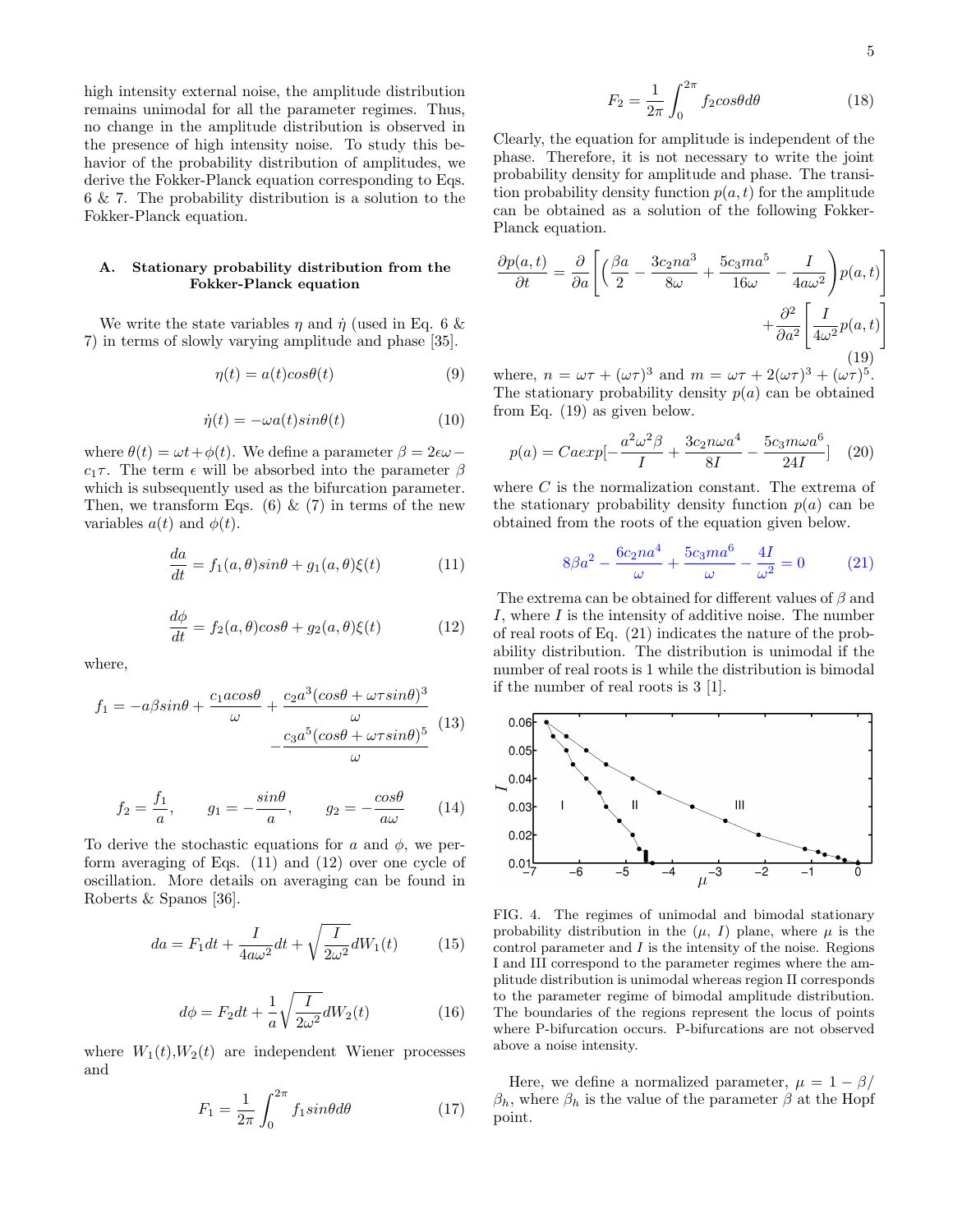The bifurcation diagram in the  $(\mu, I)$  plane is shown in Fig. 4. Regions I and III correspond to unimodal probability distribution of amplitude while region II corresponds to bimodal amplitude distribution. For low intensities, P-bifurcations can be observed when the parameter  $\mu$  is varied. As the noise intensity is increased, the bimodality region reduces which corresponds to the reduction in width of the hysteresis zone observed in the experiments. Beyond a noise level (noise intensity  $I =$ 0.06 in the model), P-bifurcations are not observed. In this case, the probability distribution remains unimodal for changes in the parameter  $\mu$ . The same behavior is observed in experiments for high external noise levels as evident from Fig. 3.

#### IV. DISCUSSIONS

We studied the influence of noise in a thermoacoustic system using the time series of unsteady pressure obtained from experiments and a mathematical model. We observed stochastic P-bifurcations in the system in the presence of noise. In experiments and in the model, a

- [1] A. Zakharova, T. Vadivasova, V. Anishchenko, A. Koseska, and J. Kurths. Phys. Rev. E, 81:011106, 2010.
- [2] P. Subramanian, R. I. Sujith, and P. Wahi. J. Fluid Mech., 715:210, 2013.
- [3] L. Franzoni, R. Mannella, P. V. E. McClintock, and F. Moss. Phys. Rev. A, 36:834, 1987.
- [4] O. V. Ushakov, H.-J. Wünsche, F. Henneberger, I. A. Khovanov, L. Schimansky-Geier, and M. A. Zaks. Phys. Rev. Lett., 95:123903, 2005.
- [5] P. M. Geffert, A. Zakharova, A. Vüllings, W. Just, and E. Schöll. Eur. Phys. J. B, 87:1, 2014.
- [6] V. Semenov, A. Feoktistov, T. Vadivasova, E. Schöll, and A. Zakharova. Chaos, 25:033111, 2015.
- [7] I. Bashkirtseva, T. Ryazanova, and L. Ryashko. Phys. Rev. E, 92:042908, 2015.
- [8] R. L. Stratonovich. Topics in the theory of random noise, Volume 2. Gordon and Breach, New York, 1967.
- [9] H. Risken. The Fokker-Planck Equation: Methods of Solution and Applications. Springer, Berlin, 1989.
- [10] C. W. Gardiner. Handbook of stochastic methods. Springer, Berlin, 1997.
- [11] L. Arnold. Random Dynamical Systems. Springer, Berlin, 2003.
- [12] Y. Xu, R. Gu, H. Zhang, W. Xu, and J. Duan. Phys. Rev. E, 83:056215, 2011.
- [13] S. R. D. Djeundam, R. Yamapi, T. C. Kofane, and M. A. Aziz-Alaoui. Chaos, 23:033125, 2013.
- [14] C. Song, H. Phenix, V. Abedi, M. Scott, B. P. Ingalls, M. Krn, and T. J. Perkins. PLoS Comput. Biol., 6:e1000699, 2010.
- [15] L. Billings, I. B. Schwartz, D. S. Morgan, E. M. Bollt, R. Meucci, and E. Allaria. Phys. Rev. E, 70:026220, 2004.

reduction in the width of the bistable zone is observed with increase in the intensity of external noise. The hysteresis region gets suppressed in the presence of high intensity noise. We used stationary amplitude distribution along with the median of peaks to describe the bifurcation, as the observables are obtained from a noisy system. We identified stochastic P-bifurcations in the system as changes in the stationary probability distribution in the presence of low intensity noise. However, P-bifurcations are not observed in the presence of high intensity noise. Therefore, the noise intensity at which hysteresis region is suppressed corresponds to the regime

#### ACKNOWLEDGEMENTS

where P-bifurcations do not exist.

This study is funded by ONR Global (Office of Naval Research Global), USA. We gratefully acknowledge the discussions with Prof. Nicolas Noiray (ETH, Zurich). We also thank Prof. Sayan Gupta (IIT Madras, Chennai) for explaining the concept of P-bifurcations.

- [16] V. S. Anishchenko, T. E. Vadivasova, A. V. Feoktistov, V. V. Semenov, and G. I. Strelkova. Experimental studies of noise effects in nonlinear oscillators. In Nonlinear Dynamics and Complexity, pages 261–290. Springer, 2014.
- [17] R. H. Enns and G. C. McGuire. Nonlinear Physics with Mathematica for Scientists and Engineers. Birkhäuser, Basel, 2001.
- [18] S. C. Fisher and S. A. Rahman. *Remembering the giants:* Apollo rocket propulsion development. NASA History Division, Washington, DC, 2009.
- [19] K. R. McManus, T. Poinsot, and S. M. Candel. Prog. Energy Combust. Sci, 19:1, 1993.
- [20] T. C. Lieuwen. Unsteady Combustor Physics. Cambridge University Press, Cambridge, UK, 2012.
- [21] K. Balasubramanian and R. I. Sujith. *Phys. Fluids*, **20**:1, 2008.
- [22] M. P. Juniper. *J. Fluid Mech.*, **667**:272, 2011.
- [23] E. A. Gopalakrishnan and R. I. Sujith. J. Fluid Mech., 776:334, 2015.
- [24] V. Jegadeesan and R. I. Sujith. Proc. Combust. Institute, 34:3175, 2013.
- [25] L. Kabiraj, R. Steinert, A. Saurabh, and C. O. Paschereit. Phys. Rev. E, 92:042909, 2015.
- [26] I. Waugh, M. Geuß, and M. Juniper. Proc. Combust. Institute, 33:2945, 2011.
- [27] I. C. Waugh and M. P. Juniper. *Intl. J. Spray Combust.* Dyn., 3:225, 2011.
- [28] N. Noiray and B. Schuermans. *Intl. J. Non-Linear Mech.*, 50:152, 2013.
- [29] N. Noiray and B. Schuermans. Proc. R. Soc. A, 469:20120535, 2013.
- [30] K. Matveev. Thermoacoustic Instabilities in the Rijke Tube: Experiments and Modeling. Phd Thesis, 2003.